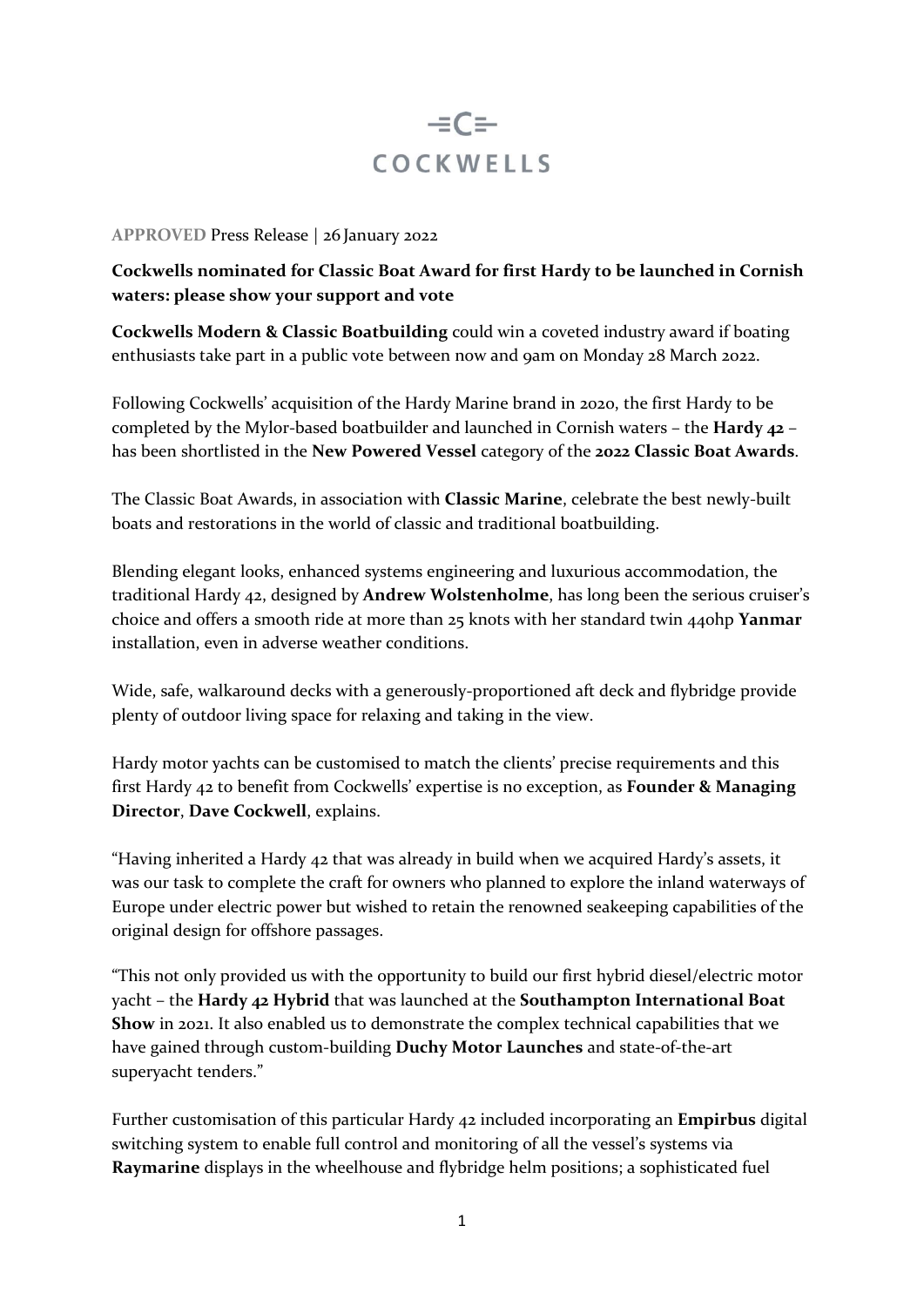transfer system; modifications to the standard folding mast and helm console to ease transit beneath low-slung canal bridges, and the installation of an additional companionway between the aft deck and saloon.

"This highlights just how adaptable Hardy motor yachts are," adds Dave. "Whether you require a traditional model or a highly-customised craft, we can create a Hardy that is uniquely yours. We are delighted that the Hardy 42 has been shortlisted in this prestigious industry awards scheme and hope that the public will show their support by voting for us**."**

All you need to do to cast your vote is to log onto [https://awards.classicboat.co.uk/powered](https://awards.classicboat.co.uk/powered-vessels/)[vessels/](https://awards.classicboat.co.uk/powered-vessels/) and select **Hardy 42**.

Winners of the **Classic Boat Awards 2022** will be announced in the May issue of **Classic Boat** magazine and on their website.

For further information about the **Hardy 42 Hybrid**, visit [https://cockwells.co.uk/hardy](https://cockwells.co.uk/hardy-yachts/hardy-42-hybrid/)[yachts/hardy-42-hybrid/](https://cockwells.co.uk/hardy-yachts/hardy-42-hybrid/)

For further information about Cockwells' fleet of Hardy explorer yachts, including the original design of the **Hardy 42**, visit<https://cockwells.co.uk/hardy-yachts/>

--- ENDS ---

For further information about this press release, please contact: Jilly Easterby at Curlew PR Limited



## **Notes to editors**

#### **About Cockwells Modern & Classic Boatbuilding**

Cockwells Modern & Classic Boatbuilding is based in Mylor Creek Boatyard near Falmouth in Cornwall, at the westerly edge of the UK.

We build bespoke superyacht tenders, motor launches and sailing yachts in any material to your precise requirements and our exacting standards.

We are also the proud creators of the Duchy Motor Launches brand – handcrafted, semiproduction vessels with a range of 21ft to 60ft.

In 2020, we acquired the assets of Hardy Marine and will continue to build its world-class seafaring motor yachts to their original specifications as well as to new designs.